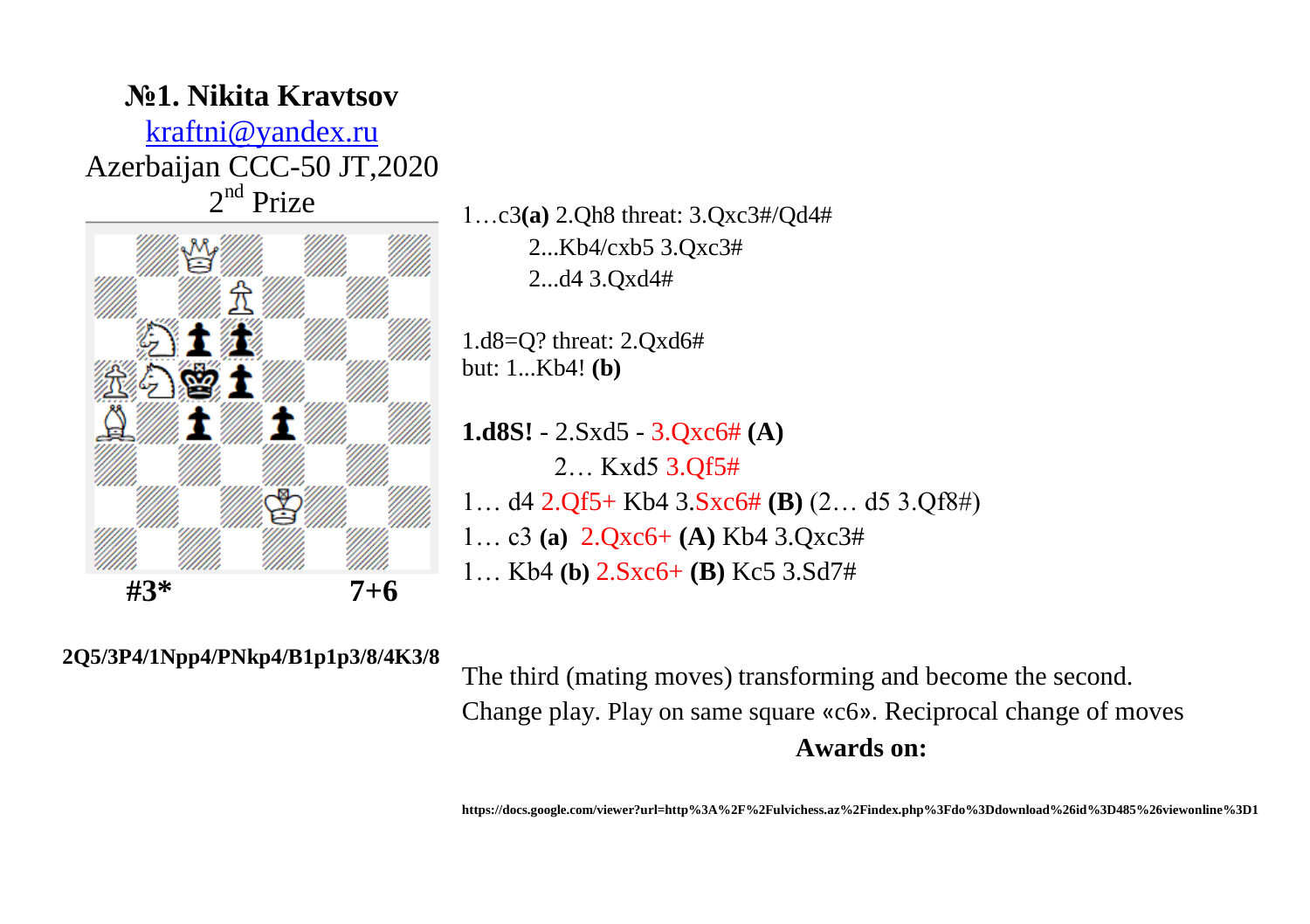

**№2. Nikita Kravtsov**

**1.Qg8! – zz** 1...Kc5 2.Qg1+ Kd5 3.Qd4# 1...Ke5 2.Rxf6 threat: 3.Qxe6#/Qg5# 2...Kxf6 3.Qg7# 2...Kd5 3.Rf5# 2...d5 3.Qxe6# 1...c5 2.Qg2+ Ke5 3.Qe4# 1...e5 2.Rb7+ Kc5 3.Qc4# 1...h4 2.Qg4 threat: 3.Qd4# 2...e5 3.Qc4# 2...c5 3.Qe4#

**K6Q/5R2/2pppp1P/3k3p/8/2PB4/8/8** 

Adabashev 2+2+2 Same-square mehanism х 3 Same long play of the wQ in 2 variants Selfblock B1&B2 Meredith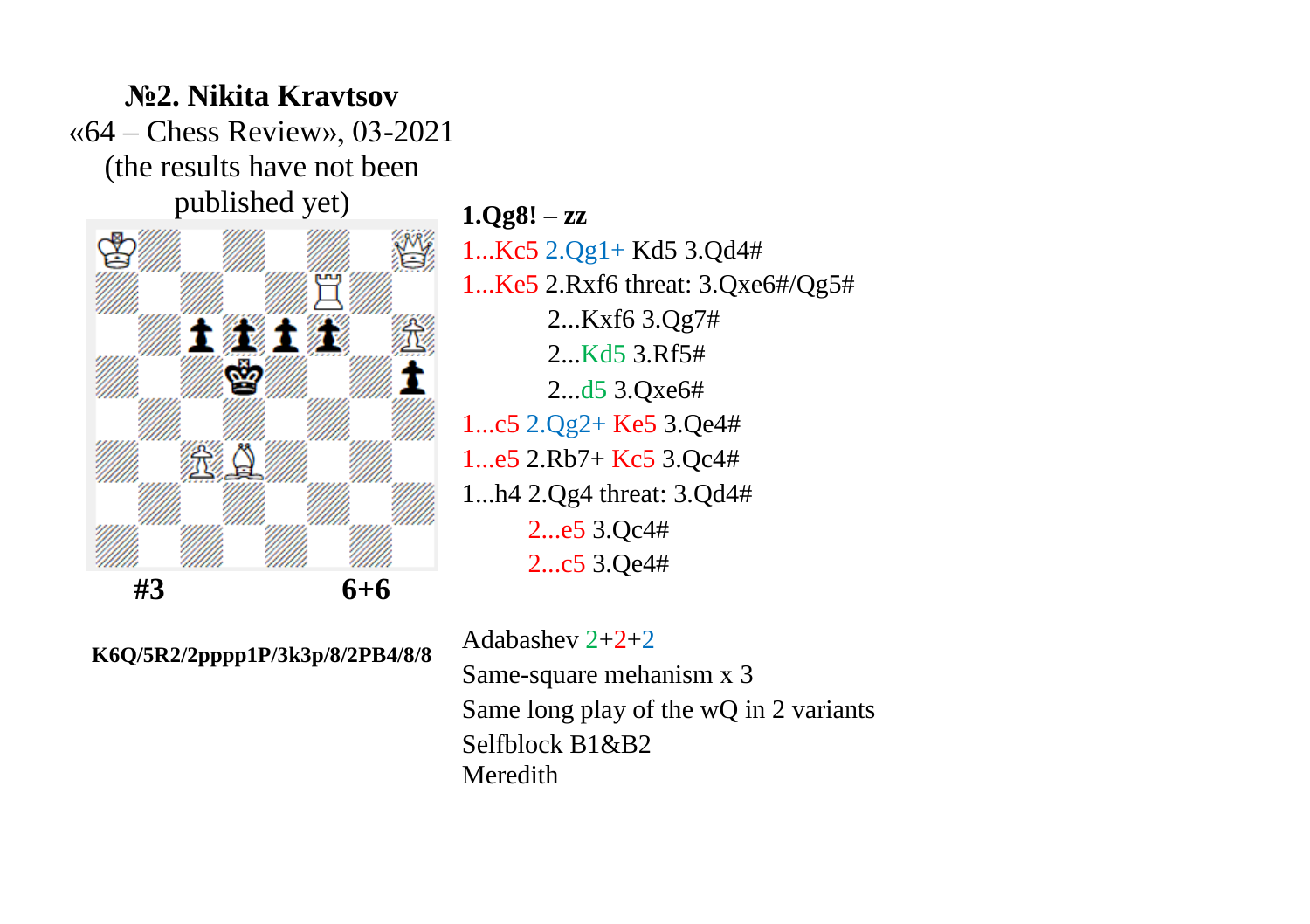## **№3. Nikita Kravtsov** «Шахматная композиция» В21/150, 2019



**8/1n6/4b3/1ppN3Q/1pkp2P1/3R4/8/2K5**

**1.Qh1!** threat: 2.Sb6+ **(А)** Kxd3 **(а)** 3.Qf3# **(B)** 1...Kxd3 **(а)** 2.Qf3+ **(B)** Kc4 3.Sb6# **(A)** 1...Bxg4 2.Qe4 **(C)** b3! **(b)** 3.Rc3#! **(D)** 1...b3 **(b)** 2.Rc3+ **(D)** dxc3 3.Qe4# **(C)**

(1...Bxd5 2.Qd1 b3 3.Qxb3# , 2...Sa5 3.Qc2#)

Reciprocal (Salazar) change of moves in two phases. Active/ Passive sacrifice wR. Meredith.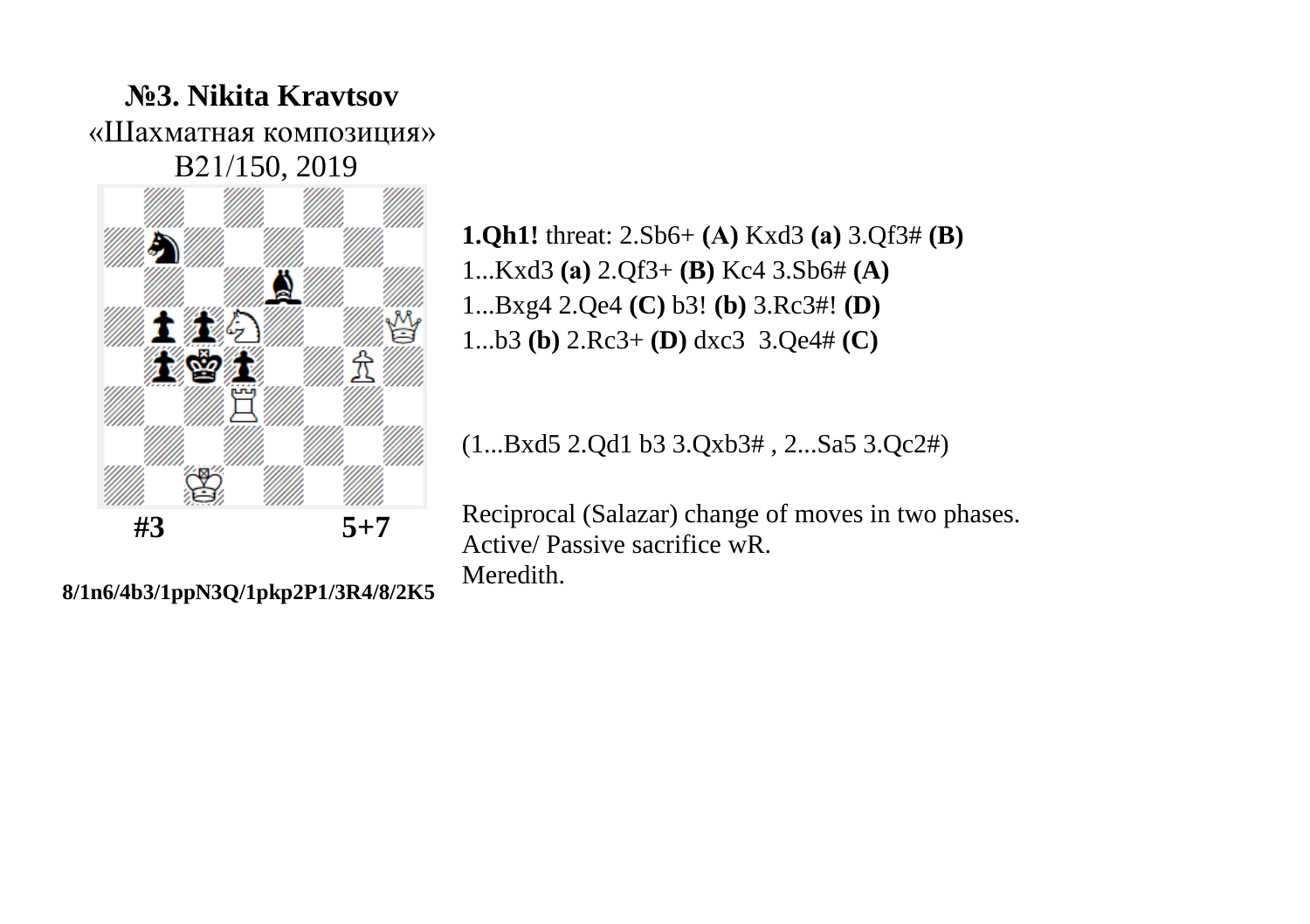## **№4. Nikita Kravtsov** Open Сhampionship of Tsentral Federal Area, Section of thematic problems,  $1.R4:c3+?$  **(B)** Ke2!  $7^{\text{th}}$  pl., 2021 1.Bg1+? **(A)** Kc2!



**1.Rc1!** threat: 2.Bg1+ **(A)** Ke2 3.Re4# (2.R4хс3+? **(B)** Ke2!) 1...Kxd2 2.R4xc3! **(B)** – 3.Qa2# (2.Bg1+? **(A)** K:c1!) 1...f2 2.Bxc3+! Ke2 3.Qe4# 1...bxc4 2.Be3+ Ke2 3.Qxc4# 1...Bxc5 2.Bxc5+ Ke2 3.Re4# 1...Ke2 2.Qe4+ Kxd2 3.Qc2#

Dual avoidance Рlay on the same square х 2, Вattery play х 4

:

https://docs.yandex.ru/docs/view?url=ya-mail%3A%2F%2F177610710304462860%2F1.2&name=ZFO-2021 itog.pdf&uid=40546097

**8/b6K/8/1pPQ4/2RB1pp1/2pk1p2/3P4/3R4**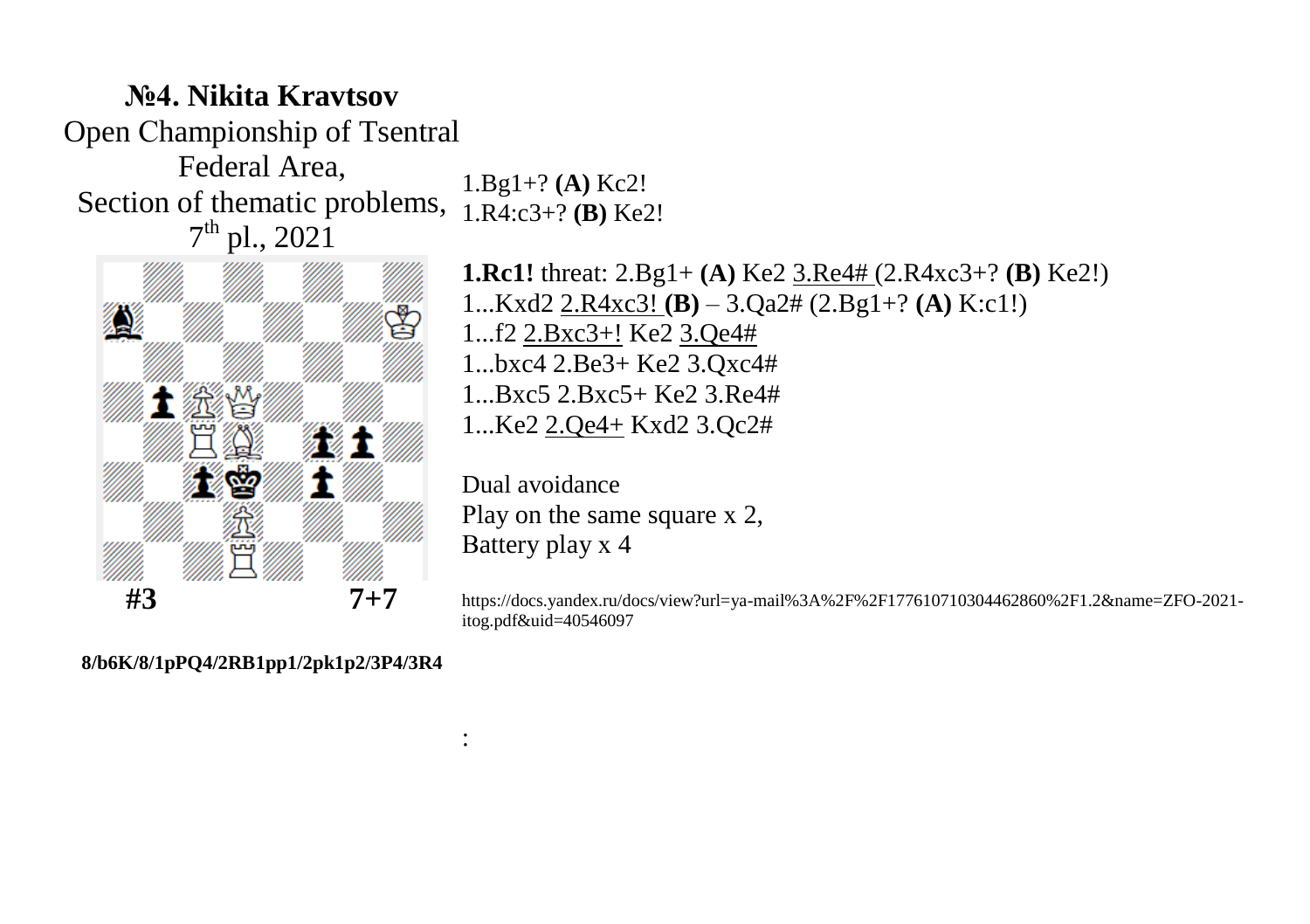## **№5. Nikita Kravtsov** L.Szwedowsky MT , 2021 Com.



1.Sc2? 1...Kb6 2.Qb2+ Ka(c)5 3.Qb4# 1...b6 2.e8S! b5 3.Qd4# but: 1...b5!

**1.Qe3!** b6 2.Sb5+ Direct battery play 2...Kb4 3.Qa3# 2...d4 3.Qxd4# 1...Kb4 2.Sc2+ Indirect battery play 2...Ka5 3.Qa7# 2...Ka4 3.Qa3# 1...Kd6 2.Sf5+ Indirect battery play 2…Kd7 3.e8Q# ! 1...Kb6 2.Qa3! Battery destruction 2…c5 3.Qa7#

**K7/1pp1P3/2p5/2kpQ3/3N4/8/8/5B2** 

Direct and indirect battery play & Battery destruction Play on the same square (b6) Changed play Meredith

https://pzszach.pl/wp-content/uploads/2021/02/Memorial-Leopolda-Szwedowskiego-werdykt.pdf